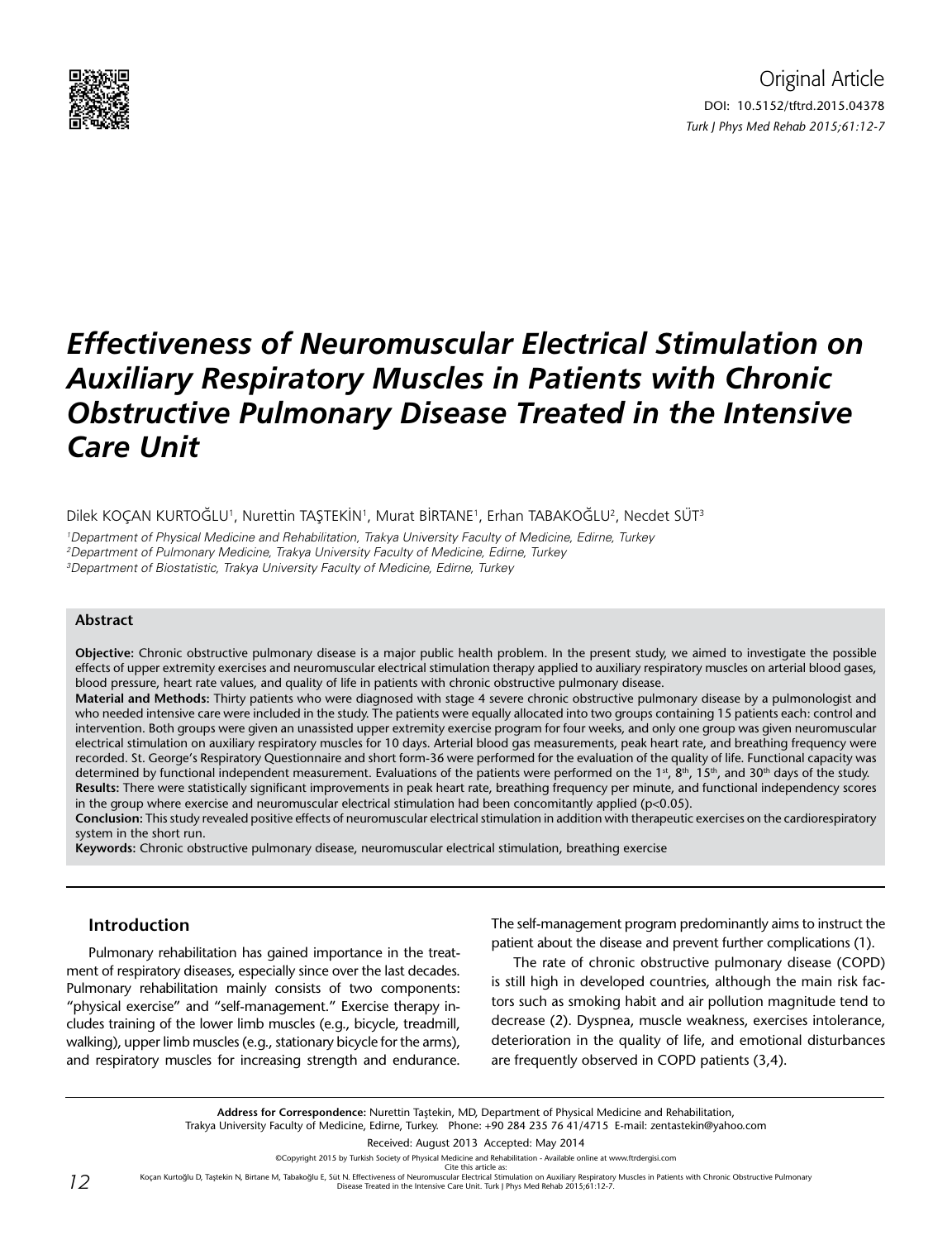Proper pulmonary rehabilitation performed in COPD patients increases their response rates to therapy and decreases their disability and mortality (4,5). The rehabilitation program performed in COPD patients who are in need of intensive care consists of positioning, passive and active exercises, continuous rotation, percussion and vibration, respiratory and peripheral muscle stretching exercises, or electrical stimulation to these muscles (6). Breathing exercises are used to decrease dyspnea in non-intubated patients. It has been shown that peripheral muscle training in COPD patients aids patients relieve from respiratory failure and leads to a significant increase in the exercise capacity of patients (4-6).

Neuromuscular electrical stimulation (NMES) is frequently performed to preserve or improve muscle mass, strength, and function, especially in the impaired muscles of immobilized patients. NMES stimulates targeted motor neurons with a low voltage to increase muscle strength in COPD patients who are on a mechanical ventilator to decrease the respiratory speed (7).

In this study, we aimed to investigate the possible effects of NMES in combination with pulmonary rehabilitation on arterial blood gases, blood pressure, heart rate values, and quality of life in stage 4 severe COPD patients.

# **Material and Methods**

### **a. Patient selection**

Thirty patients (28 males, 2 females) who were diagnosed with stage 4 severe COPD, as defined by Global Initiative for Chronic Lung Disease (GOLD) (8), by a pulmonologist who needed invasive mechanical ventilation in the intensive care unit (ICU) were included in the study. The patients were equally allocated to two groups: control and intervention. Each group contained 15 patients. The patients were randomized with regard to application turn according to the equation n, n+2, n+4 for the control group and  $n+1$ ,  $n+3$ ,  $n+5$  for the intervention group.

#### **Inclusion criteria**

- a. COPD patients who developed respiratory failure
- b. Patients satisfying the criteria for the need of ICU
- c. Patients who were followed for at least 24 h in the ICU

#### **Exclusion criteria**

- a. Unstable cardiovascular disease (unstable angina, aortic valve disease)
- b. Uncontrolled hypertension
- c. Malignancy
- e. Liver and/or kidney failure
- f. Severe systemic chronic diseases
- g. Orthopedic problems (fracture, joint subluxation, etc.) that could interfere with rehabilitation programs
- h. The patients with fever and who are under the probable effects of acute medication changes were not included in the study

# **b. Treatment applications**

The duration of the study was four weeks. The study protocols were approved by the "Trakya University Faculty of Medicine, Ethics Committee." Informed consent was obtained from all patients prior to their inclusion to the study.

# **Control group**

The patients in this group were prescribed upper extremity range of motion (ROM) exercises. Shoulder flexion, extension, abduction, adduction and rotation and elbow flexion and extension ROM exercises were applied passively by a physician for 30 days. During the early stages, the duration of the program was as long as the patient could tolerate and was 10 min a day on following days.

After the patients left the ICU, they had a chest physiotherapy program including controlled breathing techniques. After leaving the ICU, the patient's relatives were instructed about controlled breathing techniques and pulmonary physiotherapy. Patients were applied 15 min percussion and vibration (5 min of session, three times a day). They performed pursed lips breathing and diaphragmatic breathing exercises for 5 min each day.

#### **Intervention group**

The patients in this group had the same upper extremity ROM exercises and after ICU programs as those in the control group. Additionally, NMES to auxiliary respiratory muscles was applied 20 min a day. NMES was applied to the pectoral major, trapezius, and latissimus dorsi muscles for the first 10 days with a COMPEX device (MI theta PRO, Switzerland). The amplitude was switched between 20 and 25 mA according to the patients' tolerance, and the wave frequency was 50 Hz. Biphasic symmetrical waves with 6 s duration of contraction, 1.5 s of increase, and 0.75 s of decrease were used.

#### **c. Measurements**

- Evaluation of the patients was performed on the 1<sup>st</sup>, 8<sup>th</sup>,  $15<sup>th</sup>$ , and  $30<sup>th</sup>$  days of the study.
- Arterial blood gas measurements were taken with a blood gas analyzer in the central laboratory (Roche Cobas b 2-21, Japan).
- Peak heart rate per minute was measured in all patients (During the day, the values were determined before the first medical treatment).
- Breathing frequency per minute was evaluated (During the day, the values were determined before the first medical treatment).
- St. George's Respiratory Questionnaire (SGRQ) and short form-36 (SF-36) were evaluated for the evaluation assessment of the quality of life. During the inquiry, the patients' relatives held to answer questions if the patient had an unconscious state.
- Functional capacity was determined by functional independent measurement (FIM).

#### **Arterial blood gas measurement**

Blood samples were taken from the radial or femoral arteries of the patients with heparin washed injector's obeying the rules of infection protection, and they were sent to the central laboratory of the Hospital in 20 min. The blood samples were preserved in ice in 2 ml syringes with heparin and were analyzed 1 h after their collection using gas testing equipment (Roche Cobas b 2-21, Japan) for determining the oxygen saturation. Blood gas measurements of the patients were repeated on  $1<sup>st</sup>$ , 8<sup>th</sup>, 15<sup>th</sup> and 30<sup>th</sup> days during hospitalization.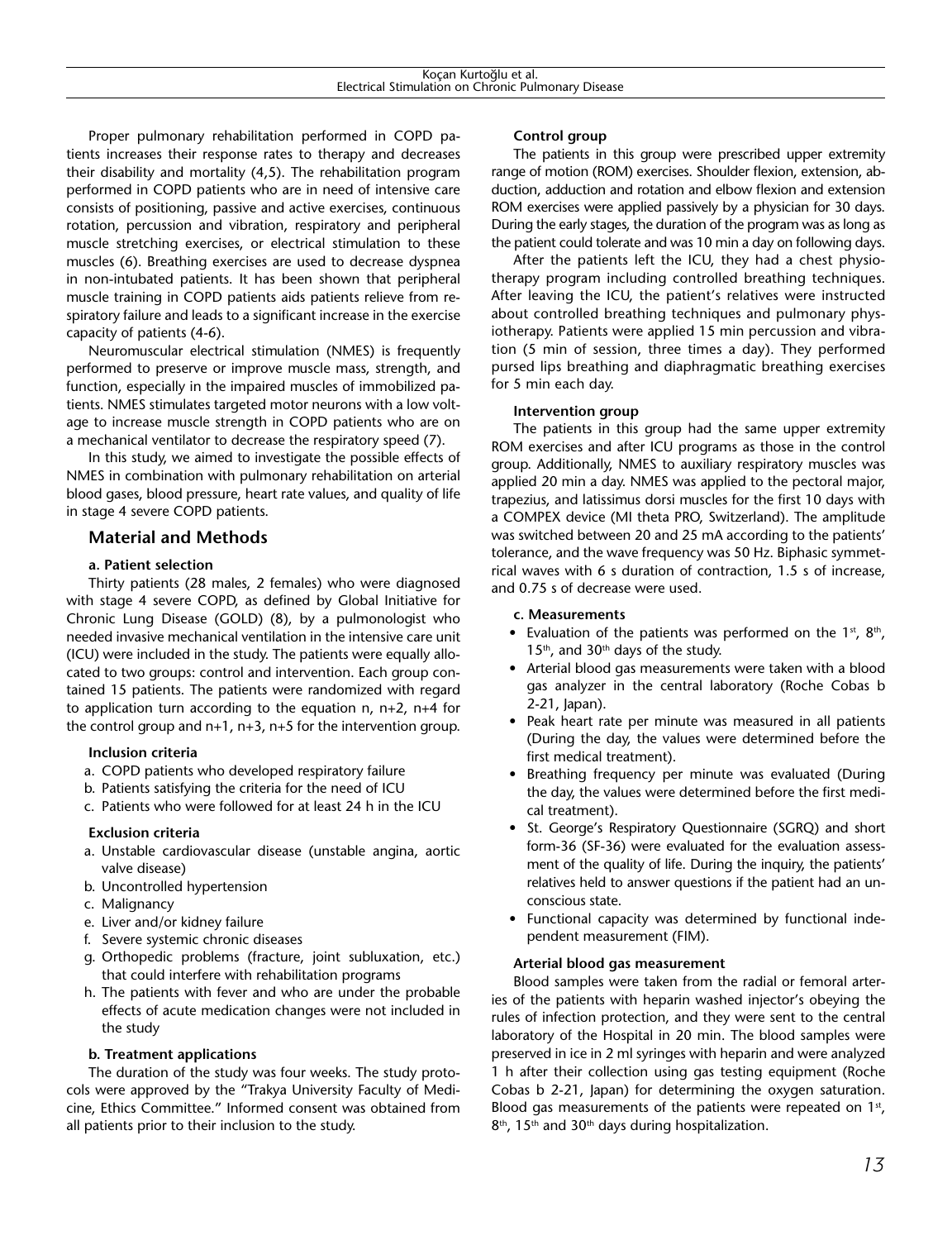### **Saint George's Respiratory Questionnaire**

- The study participants filled the SGRQ form at the beginning and 30 days after the intervention.
- SGRO investigates the quality of life related to pulmonary diseases. It is a validated and self-administered questionnaire in this area.
- It has 50 questions enquiring about respiratory symptom activity limitations caused by breathlessness and the overall effect of pulmonary disease on social and psychological functioning.
- The scoring is between 0 and 100, and 100 denotes the most severe symptoms and limitations (9).

**Short Form-36 Quality of Life Questionnaire**

- The study participants filled the SF-36 form at the beginning and 30 days after the intervention.
- The quality of life was measured by the SF-36 survey, which is valid and reliable in Turkish. It investigates eight major headings by asking 36 questions.
- Here, 10 items evaluate physical functioning, four items physical role, two items bodily pain, five items general health, four items vitality, two items social functioning, three items emotional role, and five items mental health.
- Evaluation range is between 0 and 100 for each item, 100 being the best score (10).

#### **Functional independent measurement scale**

Functional independent measurement is an 18-item instrument that assesses disability in terms of what level of assistance an individual needs to perform various activities. FIM assesses independence in functional skills such as dressing, bathing, eating, mobility, locomotion, communication, and social interaction. In terms of construct validity, the FIM instrument measures two-dimensional domains of motor and cognitive functions. Each item is assessed by a clinician on a scale of 1 (total assistance) to 7 (complete independence) (11).

#### **d. Statistical analysis**

Results were expressed as mean±standard deviation. The normality distribution of the numerical variables was tested using the one sample Kolmogorov–Smirnov test. Differences between the intervention and control groups were compared using the Student's t-test for normally and the Mann–Whitney U test for non-normally distributed data. Four different measurements  $(1<sup>st</sup>, 8<sup>th</sup>, 15<sup>th</sup>,$  and 30<sup>th</sup> days) in each group were compared using the repeated measures ANOVA test, and then, Bonferroni post hoc test was used for multiple comparisons when a significant difference was obtained. Covariance analysis (ANCOVA test) was used for the comparison of change from the  $1<sup>st</sup>$  to  $30<sup>th</sup>$  days between the intervention and control groups. Statistical Package for the Social Sciences 20.0 (IBM SPSS Inc., Chicago, IL, USA) statistical software was used for statistical analysis. A p value of <0.05 was considered as statistically significant.

#### **Results**

There were no significant differences with regard to demographic parameters between the groups (Table 1). At the end of the third day, six patients in the control group and four patients in the intervention group could not relieve from ventilator. No significant differences could be found in terms of weaning from mechanical ventilation duration between the groups (p=0.471, Table 2).

Peak heart rate per minute values were significantly different between the group on the 15<sup>th</sup> and 30<sup>th</sup> days (p<0.001, p=0.008, respectively). Evaluation on the first and eighth days did not reveal a significant difference in terms of peak heart rate per minute values (p=0.478, p=0.092, respectively). The comparison of peak heart rate per minute measurements between the baseline and the end of the study on the  $30<sup>th</sup>$  day showed significant intragroup changes in both groups (p=0.03, p<0.001) (Table 3).

The mean respiratory rate values on the  $30<sup>th</sup>$  day were found to be significantly different between the groups (p=0.003). Respiratory rate values on the  $1<sup>st</sup>$ ,  $8<sup>th</sup>$ , and  $15<sup>th</sup>$  days were not different (p>0.05). Intra-group variations in both groups between the baseline and 30<sup>th</sup> day were significantly different ( $p<0.001$ ) (Table 3).

Oxygen saturation values were found to be different between the groups on the  $8<sup>th</sup>$  day (p=0.01). The 1<sup>st</sup>, 15<sup>th</sup>, and 30<sup>th</sup> day evaluations did not reveal differences with regard to oxygen saturation (p>0.05). While there were differences in oxygen saturation in the intervention group between the baseline and the end of the third day (p=0.005), it could not be found in the control group (p>0.05).

All the parameters of SGRQ (symptoms, activity, impact, and total) were not significantly different at the baseline and 30<sup>th</sup> day between both groups (p>0.05). Parameters other than "activity" changed significantly from the baseline to the  $30<sup>th</sup>$  day in both groups (p<0.05) (Figure 1, 2).

| Table 1. The demographic characteristics of patients |                                    |                                       |       |  |  |
|------------------------------------------------------|------------------------------------|---------------------------------------|-------|--|--|
|                                                      | Control group<br><b>Mean</b> ±SD   | Intervention group<br><b>Mean</b> ±SD | p     |  |  |
| Female                                               | 1                                  | 1                                     |       |  |  |
| Male                                                 | 14                                 | 14                                    |       |  |  |
| Age (year)                                           | $69.93 + 11.0$<br>$(50-87)$        | $66.06\pm13.86$<br>$(40-88)$          | >0.05 |  |  |
| Weight (kg)                                          | 76.40±15.9<br>$(50-110)$           | 76.93±18.66<br>$(48-100)$             | >0.05 |  |  |
| Height (cm)                                          | 172.26±7.39<br>$(160-180)$         | 170.66±10.04<br>$(152-185)$           | >0.05 |  |  |
| $BMl$ (kg/m <sup>2</sup> )                           | $25.66\pm4.5$<br>$(17.30 - 33.95)$ | $26.63 \pm 7.39$<br>$(17.30 - 41.12)$ | >0.05 |  |  |
| Disease duration (year)                              | $10.73 \pm 12.9$<br>$(1-50)$       | $8.33 \pm 7.68$<br>$(1-30)$           | >0.05 |  |  |
| Smoking (pack/year)                                  | $34.53 \pm 19.5$<br>$(0-65)$       | $30.26 \pm 16.76$<br>$(0-50)$         | >0.05 |  |  |

BMI: body mass index

| Table 2. Average length of stav on mechanical ventilation |  |  |
|-----------------------------------------------------------|--|--|
|                                                           |  |  |

|                           | Control group<br>Mean±SD | Intervention group<br>Mean±SD | D     |
|---------------------------|--------------------------|-------------------------------|-------|
| Average length of stay    | $18.13 \pm 11.08$        | 14.60±10.97                   | >0.05 |
| on mechanical ventilation | $(3-30)$                 | $(3-30)$                      |       |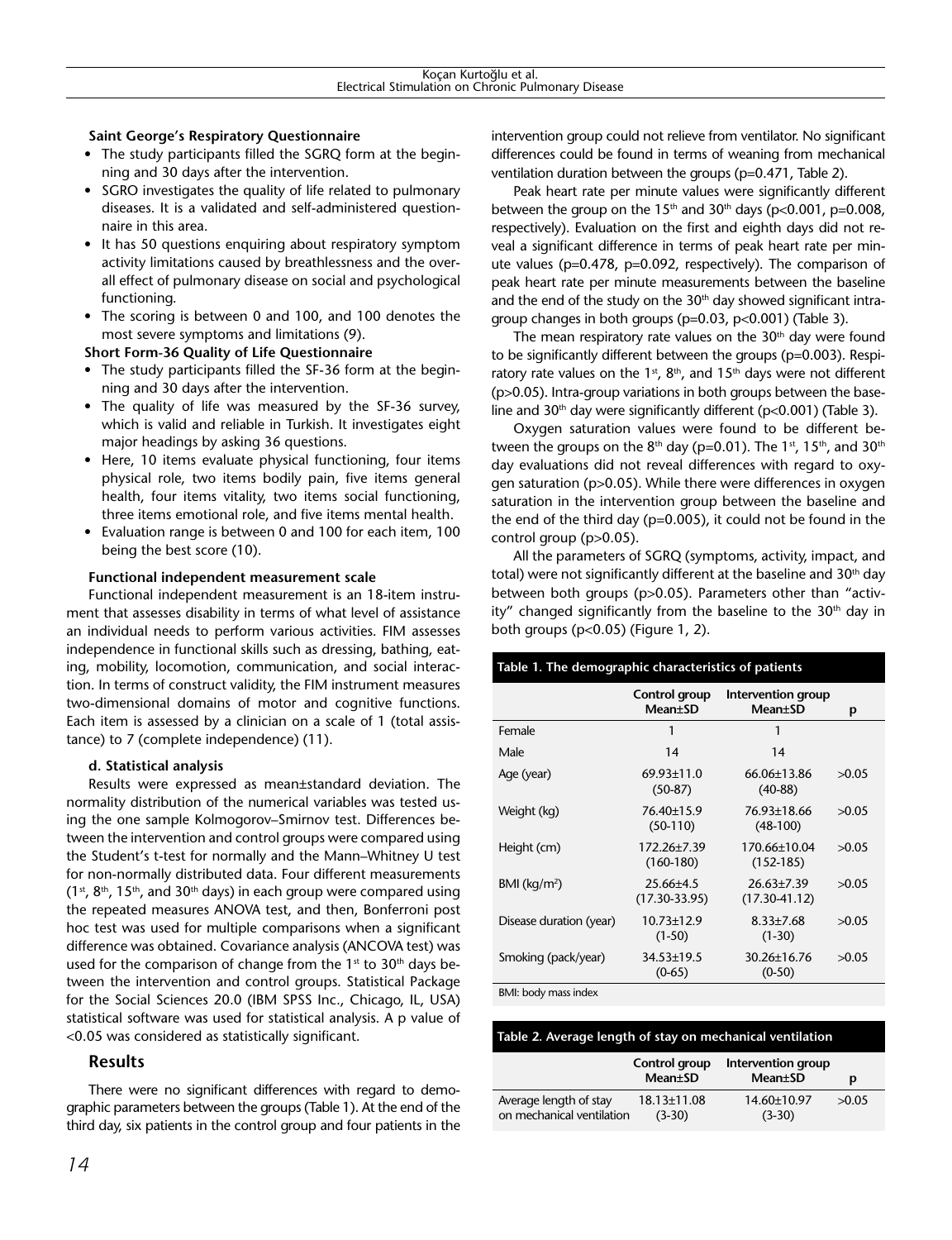#### Koçan Kurtoğlu et al. Electrical Stimulation on Chronic Pulmonary Disease

| Table 3. Peak heart rate and breathing frequency per minute on different visit days |                            |                                       |            |                                  |                                       |            |
|-------------------------------------------------------------------------------------|----------------------------|---------------------------------------|------------|----------------------------------|---------------------------------------|------------|
|                                                                                     | Peak heart rate per minute |                                       |            | Breathing frequency per minute   |                                       |            |
|                                                                                     | Control group<br>Mean±SD   | Intervention group<br><b>Mean</b> ±SD | p          | Control group<br><b>Mean</b> ±SD | Intervention group<br><b>Mean</b> ±SD | p          |
| $1st$ day                                                                           | $106.66\pm23.77(82-180)$   | 101.40±5.43 (85-130)                  | >0.05      | $25.93\pm4.18$ (20-35)           | 27.73±3.19 (22-32)                    | >0.05      |
| 8 <sup>th</sup> day                                                                 | 98.73±14.82 (80-132)       | $91.00\pm8.66$ (75-102)               | >0.05      | $24.53\pm3.60$ (18-30)           | 24.60±3.45 (20-30)                    | >0.05      |
| $15th$ day                                                                          | 95.73±12.56 (78-122)       | $85.00\pm8.00$ (70-95)                | $< 0.001*$ | $23.26 \pm 3.41$ (18-28)         | $21.53\pm3.60(16-28)$                 | >0.05      |
| $30th$ day                                                                          | 90.73±12.28 (75-120)       | 80.20±7.36 (70-90)                    | $< 0.01*$  | $21.86 \pm 3.71$ (16-28)         | $17.66\pm3.24(14-24)$                 | $< 0.001*$ |
| p                                                                                   | $< 0.01*$                  | $< 0.001*$                            |            | $< 0.001*$                       | $< 0.001*$                            |            |
|                                                                                     |                            |                                       |            |                                  |                                       |            |



Figure 1. Sub-group and total scores of patients in the control group. The distribution of parameters in Saint George's Respiratory Questionnaire

Physical function scores, which are a subset of SF-36, improved significantly from the baseline to the  $30<sup>th</sup>$  day in both control and intervention groups (p=0.02, p=0.021). Improvement in body pain scores was significant in the intervention group (p=0.034) but not in the control group, whereas general health, vitality, and social function parameters changed significantly in both groups. The significant improvement of emotional role score found in the control group (p=0.019) was not observed in the intervention group (p>0.05). Mental health seemed to recover significantly in both groups after the study period (p<0.001).

All subsets (motor score, cognitive score) and overall scores of FIM improved significantly in both groups from the first day to the last.

# **Discussion**

COPD is a common disease characterized by acute attacks of respiratory distress affecting the quality of life of patients and is an important cause of mortality and morbidity. According to data in 2000, the number of patients diagnosed with COPD in the world was 52 million, and 2.74 million died as a result of COPD. Acute attacks are the most important cause of morbidity and mortality, and the mean number of attacks per year was found to be 3. The harms of smoking are described to patients through instruction programs consisting of exercises and controlled breathing techniques to prevent acute attacks (12,13).

Dyspnea and peripheral muscle weakness cause deteriorations in the quality of life and activities of daily living in ICU pa-



Figure 2. Sub-group and total scores of patients in the intervention group. The distribution of parameters in Saint George's Respiratory Questionnaire

tients with COPD. Positioning, mobilization, manual hyperinflation, and respiratory physiotherapy treatment programs are the usual interventions applied to these patients in the ICU. Patients in need of intensive care experience difficulties in participation in pulmonary rehabilitation programs as they are very weak in terms of physical capacity. There are many studies on the effectiveness of mobilization in ICU patients with COPD (14). Nava et al. (15) investigated the effectiveness of the rehabilitation program consisting of active lower/upper extremity exercises and progressive mobilization activities that are added to the standard medical therapy for exercise tolerance and dyspnea in COPD patients with respiratory failure connected to the mechanical ventilator. As a result, they reported that the pulmonary rehabilitation program was successful to help develop exercise tolerance and reduce dyspnea. They recommended early pulmonary rehabilitation programs to COPD patients treated in the ICU. We tried to define the efficacy of upper extremity exercises and NMES on mechanical ventilatory need and weaning from the mechanical ventilator. In addition, we also investigated the effects on physical and functional independence.

Arguments continue regarding the duration of pulmonary rehabilitation programs. The prolongation of duration of rehabilitation programs was shown to further improve all the parameters that are expected to improve with such programs (16). However, it is known that starting rehabilitation early is more important for ensuring the function, reduction of functional loss, early recovery, ensuring autonomy, and decreasing the hospitalization duration.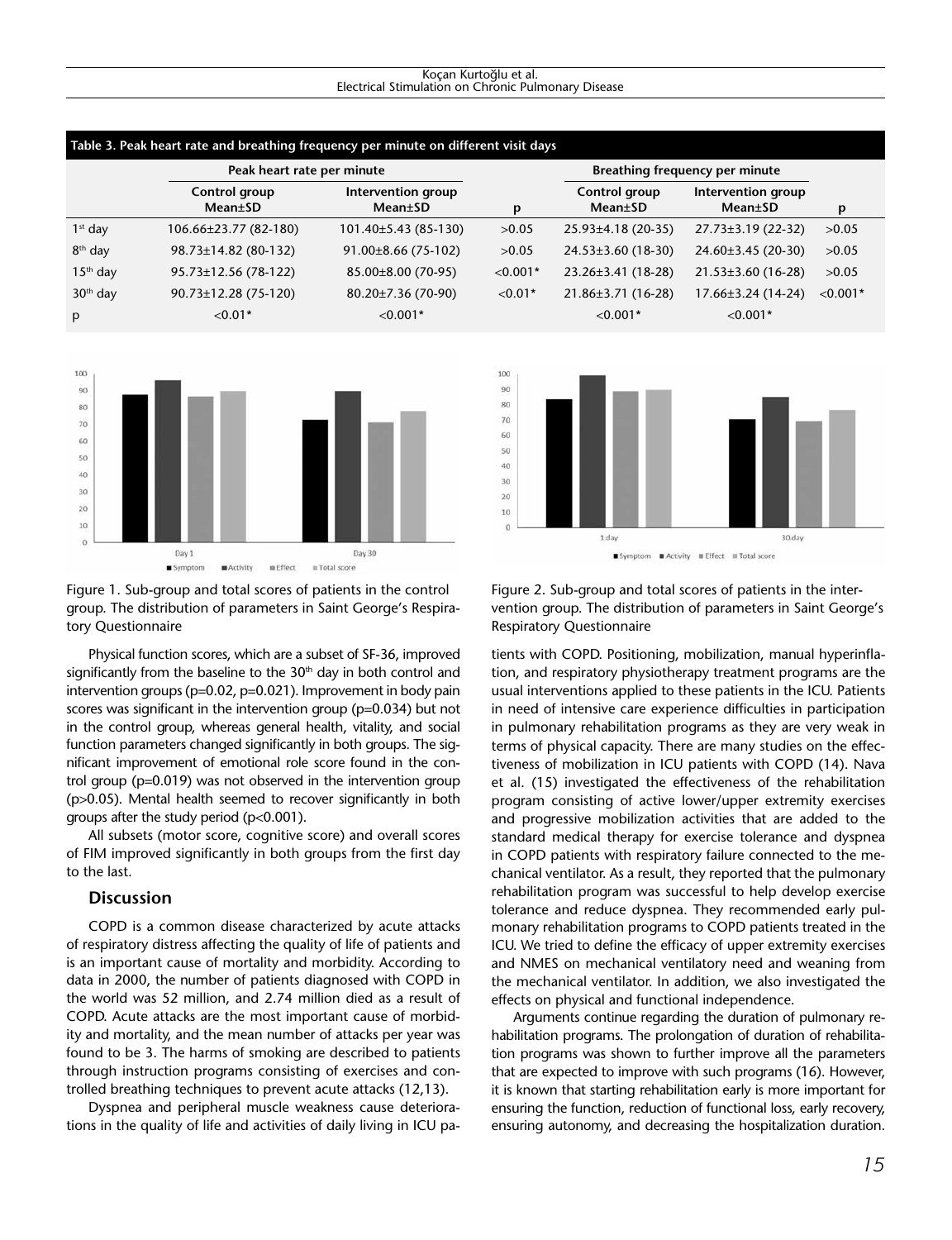We started rehabilitation on the first day of hospitalization and assessed the evaluations performed at the end of fourth week taking the length of stay in the ICU into consideration. We think further programs added more to the effectiveness.

It was shown that rehabilitation programs in COPD patients have a limited value for the improvement of pulmonary function tests and arterial blood gases but that they have significant effects on the quality of life, dyspnea, functional capacity, anxiety, and depression.

Gezgen et al. (17) evaluated the effect of upper extremity exercise added to the rehabilitation program on pulmonary function and the quality of life in COPD patients, and they indicated that this rehabilitation program shows a positive effect on exercise performance, dyspnea score, and quality of life, whereas no additional effect of upper extremity exercises could be found. Zanotti et al. (18) reported that active limb mobilization and electrical stimulation of muscles in COPD patients bound to mechanical ventilator has positive effects such as the reduction of wheelchair to bed transit time, reduction of respiratory rate, and increase in O<sub>2</sub> saturation. We wanted to benefit from the muscle strengthening effect of NMES, which was shown to increase the strength of upper extremity and auxiliary respiratory muscles in prior studies. We observed that electrical stimulation in addition to exercise had a positive effect on cardiorespiratory functions; on the other hand, it did not improve time to leave the ventilator. Electrical stimulation increased the positive effect of exercises when applied to small muscle groups.

Dourado et al. (19) demonstrated the positive effects of rehabilitation on the quality of life in COPD patients. In our study, although we observed a positive impact on the quality of life in both groups, no additional effect of NMES beyond the effect of exercises could be seen.

Implementation of electrical stimulation on peripheral muscles decreases dyspnea and increases exercise tolerance and as well as the quality of life of patients. The muscle contraction obtained with NMES is better tolerated, does not disturb the patient, and has a positive impact on prolonged dependence on mechanical ventilation. Why we could not find this positive effect on functional independence may be related to the clinical situations and demographic properties of patients (20).

There are some limitations in our study. The most important limitations are the small number of patients enrolled and short follow-up. Additional problems in COPD patients who are treated in ICUs may restrict the number of patients enrolled. The short duration of the study was also related with the uncontrolled length of stay in the ICU.

# **Conclusion**

This study revealed the positive effects of NMES in combination with therapeutic exercises on the cardiorespiratory system in the short run. Longer follow-up studies for further investigations on quality of life are needed in COPD patients who are staying in the ICU.

**Ethics Committee Approval:** Ethics committee approval was received for this study from the ethics committee of Trakya University Faculty of Medicine.

**Informed Consent:** Written informed consent was obtained from patients who participated in this study.

**Author contributions:** Concept - D.K.K., N.T., Design - D.K.K., N.T., M.B., E.T.,; Supervision - D.K.K., N.T., M.B., E.T., N.S.; Resource - D.K.K., N.T., M.B., E.T.; Materials - D.K.K., N.T., E.T.; Data Collection and/or Processing - D.K.K., N.T., N.S.; Analysis and/or Interpretation - D.K.K., N.T., M.B., E.T., N.S.; Literature Search - D.K.K., N.T.; Writing - D.K.K., N.T., M.B.; Critical Reviews - E.T., D.K.K., N.T.

**Conflict of Interest:** No conflict of interest was declared by the authors.

**Financial Disclosure:** This study was supported by Trakya University Scientific Research Projects Unit (2009/12).

# **References**

- 1. Qaseem A, Wilt TJ, Weinberger SE, Hanania NA, Criner G, van der Molen T, et al. Diagnosis and management of stable chronic obstructive pulmonary disease: a clinical practice guideline update from the American College of Physicians, American College of Chest Physicians, American Thoracic Society, and European Respiratory Society. Ann Intern Med 2011;155:179-91. **[\[CrossRef\]](http://dx.doi.org/10.7326/0003-4819-155-3-201108020-00008)**
- 2. Gingter C, Wilm S, Abholz HH. Is COPD a rare disease? Prevalence and identification rates in smokers aged 40 years and over within general practice in Germany. Fam Pract 2009;26:3-9. **[\[CrossRef\]](http://dx.doi.org/10.1093/fampra/cmn084)**
- 3. Spruit MA, Troosters T, Trappenburg JC, Decramer M, Gosselink R. Exercise training during rehabilitation of patients with COPD: a current perspective. Patient Educ Couns 2004;52:243-8. **[\[CrossRef\]](http://dx.doi.org/10.1016/S0738-3991(03)00098-3)**
- 4. Luppi F, Franco F, Beghe B, Fabbri LM .Treatment of chronic obstructive pulmonary disease and its comorbidities. Proc Am Thorac Soc 2008;5:848-56. **[\[CrossRef\]](4. Luppi F, Franco F, Beghe B, Fabbri LM .Treatment of chronic obstructive pulmonary disease and its comorbidities. Proc Am Thorac Soc 2008;5:848-56.
http://dx.doi.org/10.1513/pats.200809-101TH
)**
- 5. Matic I, Danic D, Majeric-Kogler V, Jurjevic M, Mirkovic I, Mrzljak VN. Chronic Obstructive Pulmonary Disease and Weaning of Difficult to wean patients from mechanical ventilation: randomized prospective study. Croat Med J 2007;48:51-8.
- 6. Clni E, Ambrrosino N. Early physiotherapy in the respiratory intensive care unit. Respir Med 2005;99:1096-104. **[\[CrossRef\]](http://dx.doi.org/10.1016/j.rmed.2005.02.024)**
- 7. Vivodtzev I, Debigaré R, Gagnon P, Mainguy V, Saey D, Dubé A, et al. Functional and muscular effects of neuromuscular electrical stimulation in patients with severe COPD: a randomized clinical trial. Chest 2012;141:716-25. **[\[CrossRef\]](7. Vivodtzev I, Debigaré R, Gagnon P, Mainguy V, Saey D, Dubé A, et al. Functional and muscular effects of neuromuscular electrical stimulation in patients with severe COPD: a randomized clinical trial. Chest 2012;141:716-25.
http://dx.doi.org/10.1378/chest.11-0839
)**
- 8. Vestbo J, Hurd SS, Agustí AG, Jones PW, Vogelmeier C, Anzueto A, et al. Global strategy for the diagnosis, management, and prevention of chronic obstructive pulmonary disease: GOLD executive summary. Am J Respir Crit Care Med 2013;187:347-65. **[\[CrossRef\]](http://dx.doi.org/10.1164/rccm.201204-0596PP)**
- 9. Jones PW, Quirk FH, Baveystock CM. The St George's Respiratory Questionnaire. Respir Med 1991;85(Suppl B):25-31. **[\[CrossRef\]](http://dx.doi.org/10.1016/S0954-6111(06)80277-5)**
- 10. Ware JE Jr, Sherbourne CD. The MOS 36-item short form healthy survey (SF-36). I. Conceptual framework and item selection. Med Care 1992;30:473-83. **[\[CrossRef\]](http://dx.doi.org/10.1097/00005650-199206000-00002)**
- 11. Stineman MG, Jette A, Fiedler R, Granger C. Impairment-specific dimensions within the Functional Independence Measure. Arch Phys Med Rehabil 1997;78:636-43. **[\[CrossRef\]](http://dx.doi.org/10.1016/S0003-9993(97)90430-5)**
- 12. Pauwels RA, Buist AS, Calverley PM, Jenkins CR, Hurd SS. Global strategy for the diagnosis, management, and prevention of chronic obstructive pulmonary disease. NHLBI/WHO Global Initiative for Chronic Obstructive Lung Disease (GOLD) workshop summary. Am J Respir Crit Care Med 2001;163:1256-76. **[\[CrossRef\]](http://dx.doi.org/10.1164/ajrccm.163.5.2101039)**
- 13. Barnes PJ, Kleinert S. COPD-a neglected disease. Lancet 2004;364:564-5. **[\[CrossRef\]](http://dx.doi.org/10.1016/S0140-6736(04)16866-9)**